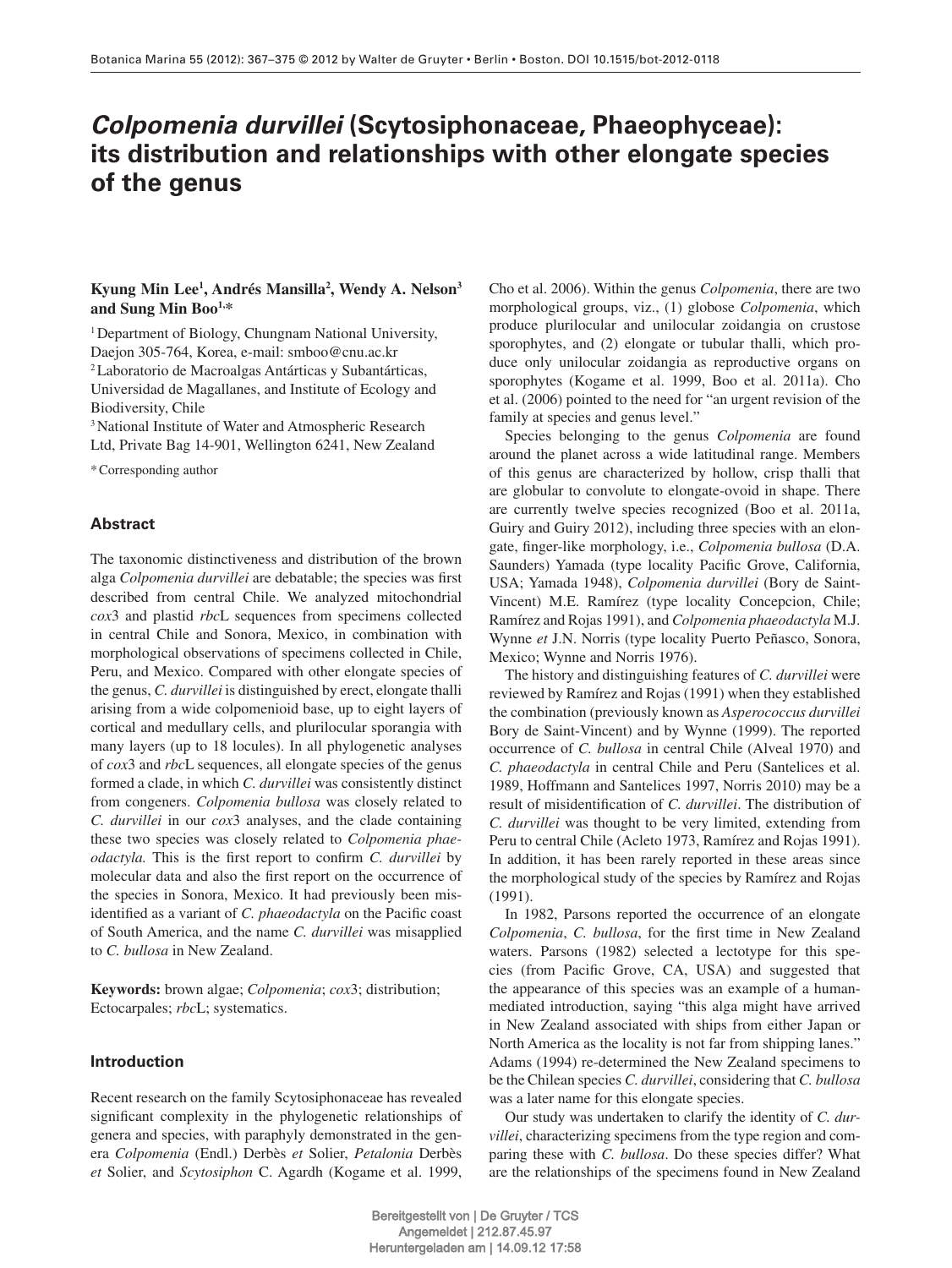**Table 1** Specimens and *cox* 3 and *rbc* L sequences of the taxa included in this study.

| Species, collection sites, and date                             | Voucher             | GenBank accession no.    |                          |
|-----------------------------------------------------------------|---------------------|--------------------------|--------------------------|
|                                                                 |                     | $\cos^3$                 | $rbc$ L                  |
| Colpomenia bullosa (D.A. Saunders) Yamada                       |                     |                          |                          |
| Mukri, Chujado, Korea, 26 Apr. 2005                             |                     | HQ833770                 |                          |
| Mukri, Chujado, Korea, 26 Apr. 2005                             | <b>PE478</b>        | JQ918792                 |                          |
| Hakodate, Hokkaido, Japan, 8 Apr. 2004                          | <b>PE297</b>        | JQ918791                 |                          |
| Hakodate, Hokkaido, Japan, 27 Apr. 2005                         | <b>PE503</b>        | JQ918790                 |                          |
| Muroran, Hokkaido, Japan, 15 Feb. 1991                          |                     |                          | AB022236                 |
| Agate Beach, California, USA, 25 Feb. 2008                      | bB8                 | JQ918793                 |                          |
| Agate Beach, California, USA, 25 Feb. 2008                      | <b>CNU4104</b>      | JQ918796                 |                          |
| Alaska, USA, collection date not given                          | <b>SCL14083</b>     | JQ918794                 |                          |
| San Juan Island, Seattle, USA, 10 Feb. 2010                     | <b>CNU6605</b>      | JO918795                 |                          |
| Cattage, Melbourne, Australia, 18 Dec. 2010                     | <b>CNU7360</b>      | JQ918797                 |                          |
| Kainga Reef, Burrewarra Point, Australia, 1 Jan. 2009           |                     | HQ833769                 | GU014704                 |
| Kainga Reef, Burrewarra Point, Australia, 1 Jan. 2009           |                     | $\overline{\phantom{0}}$ | GU014705                 |
| Kainga Reef, Burrewarra Point, Australia, 1 Jan. 2009           |                     |                          | GU014706                 |
| Whangarei Harbor, North Island, New Zealand, 3 Nov. 2009        | <b>WELT A030995</b> | JQ918799                 |                          |
| Wilson Bay, North Island, New Zealand, 10 Apr. 2006             | <b>WELT A028490</b> | JQ918798                 |                          |
| Kaikoura, Canterbury, New Zealand, Jan. 2011                    | ASL063-1            | JQ918800                 |                          |
| Kaikoura, Canterbury, New Zealand, Jan. 2011                    | ASL063-2            | Same as above            |                          |
| Kaikoura, Canterbury, New Zealand, Jan. 2011                    | ASL063-3            | Same as above            |                          |
| Kaikoura, Canterbury, New Zealand, Jan. 2011                    | ASL063-4            | Same as above            |                          |
| Kaikoura, Canterbury, New Zealand, Jan. 2011                    | ASL063-5            | Same as above            |                          |
| Kaikoura, Canterbury, New Zealand, Jan. 2011                    | ASL063-6            | Same as above            |                          |
| Kaikoura, Canterbury, New Zealand, Jan. 2011                    | ASL063-7            | Same as above            |                          |
| Kaikoura, Canterbury, New Zealand, Jan. 2011                    | ASL063-8            | Same as above            |                          |
| Kaikoura, Canterbury, New Zealand, Jan. 2011                    | ASL063-9            | Same as above            |                          |
| Kaikoura, Canterbury, New Zealand, Jan. 2011                    | ASL063-10           | Same as above            |                          |
| Kaikoura, Canterbury, New Zealand, Jan. 2011                    | ASL063-11           | Same as above            |                          |
| Kaikoura, Canterbury, New Zealand, Jan. 2011                    | ASL063-12           | Same as above            |                          |
| Kaikoura, Canterbury, New Zealand, Jan. 2011                    | ASL063-13           | Same as above            |                          |
| Kaikoura, Canterbury, New Zealand, Jan. 2011                    | ASL063-14           | Same as above            |                          |
| Kaikoura, Canterbury, New Zealand, Jan. 2011                    | ASL063-15           | Same as above            |                          |
| Kaikoura, Canterbury, New Zealand, Jan. 2011                    | ASL063-16           | Same as above            | $\overline{\phantom{0}}$ |
| Kaikoura, Canterbury, New Zealand, Jan. 2011                    | ASL063-17           | Same as above            | $\overline{\phantom{0}}$ |
| Kaikoura, Canterbury, New Zealand, Jan. 2011                    | ASL063-18           | Same as above            | L.                       |
| Kaikoura, Canterbury, New Zealand, Jan. 2011                    | ASL063-19           | Same as above            |                          |
| Kaikoura, Canterbury, New Zealand, Jan. 2011                    | ASL063-20           | Same as above            |                          |
| Kaikoura, Canterbury, New Zealand, Jan. 2011                    | ASL063-21           | Same as above            |                          |
| Kaikoura, Canterbury, New Zealand, Jan. 2011                    | ASL063-22           | Same as above            |                          |
| Colpomenia claytoniae S.M. Boo, K.M. Lee, G.Y. Cho et W. Nelson |                     |                          |                          |
| Dolsando, Yeosu, Korea, 24 Jun. 2007                            | PC1                 | HQ833788                 |                          |
| Anin, Gangreung, Korea, 12 Jan. 2002                            | <b>PE018</b>        |                          | AY398435                 |
| Colpomenia durvillei (Bory de Saint-Vincent) M.E. Ramírez       |                     |                          |                          |
| Los Molles, Coquimbo, Chile, 28 Oct. 2011                       | CNU12559            | JQ918806                 | JQ918820                 |
| Los Molles, Coquimbo, Chile, 28 Oct. 2011                       | <b>CNU12566</b>     | JQ918808                 | JQ918821                 |
| Los Molles, Coquimbo, Chile, 28 Oct. 2011                       | <b>CNU12567</b>     | JQ918807                 |                          |
| Los Molles, Coquimbo, Chile, 28 Oct. 2011                       | <b>CNU12570</b>     | JQ918802                 | JQ918818                 |
| Los Molles, Coquimbo, Chile, 28 Oct. 2011                       | CNU12573            | JQ918809                 | JQ918822                 |
| Los Molles, Coquimbo, Chile, 28 Oct. 2011                       | <b>CNU12578</b>     |                          | JQ918823                 |
| Los Molles, Coquimbo, Chile, 28 Oct. 2011                       | CNU12579            | JQ918803                 |                          |
| Los Molles, Coquimbo, Chile, 28 Oct. 2011                       | CNU12595            | JQ918804                 | JQ918819                 |
| Los Molles, Coquimbo, Chile, 28 Oct. 2011                       | <b>CNU12596</b>     | JQ918805                 |                          |
| Los Molles, Coquimbo, Chile, 28 Oct. 2011                       | <b>CNU12598</b>     | JQ918810                 | JQ918824                 |
| Los Molles, Coquimbo, Chile, 28 Oct. 2011                       | <b>CNU12602</b>     | JQ918811                 |                          |
| Los Molles, Coquimbo, Chile, 28 Oct. 2011                       | <b>CNU12603</b>     | JQ918812                 |                          |
| Las Cuevas, Sonora, Mexico, 31 Mar. 2009                        | PE2545              | JQ918801                 | JQ918825                 |
| El Quisco, Valparaiso, Chile, Jul. 2007                         |                     | GU252653                 |                          |
| El Quisco, Valparaiso, Chile, Jul. 2007                         |                     | GU252661                 |                          |
| Las Cruces, Valparaiso, Chile, Jul. 2007                        |                     | GU252658                 |                          |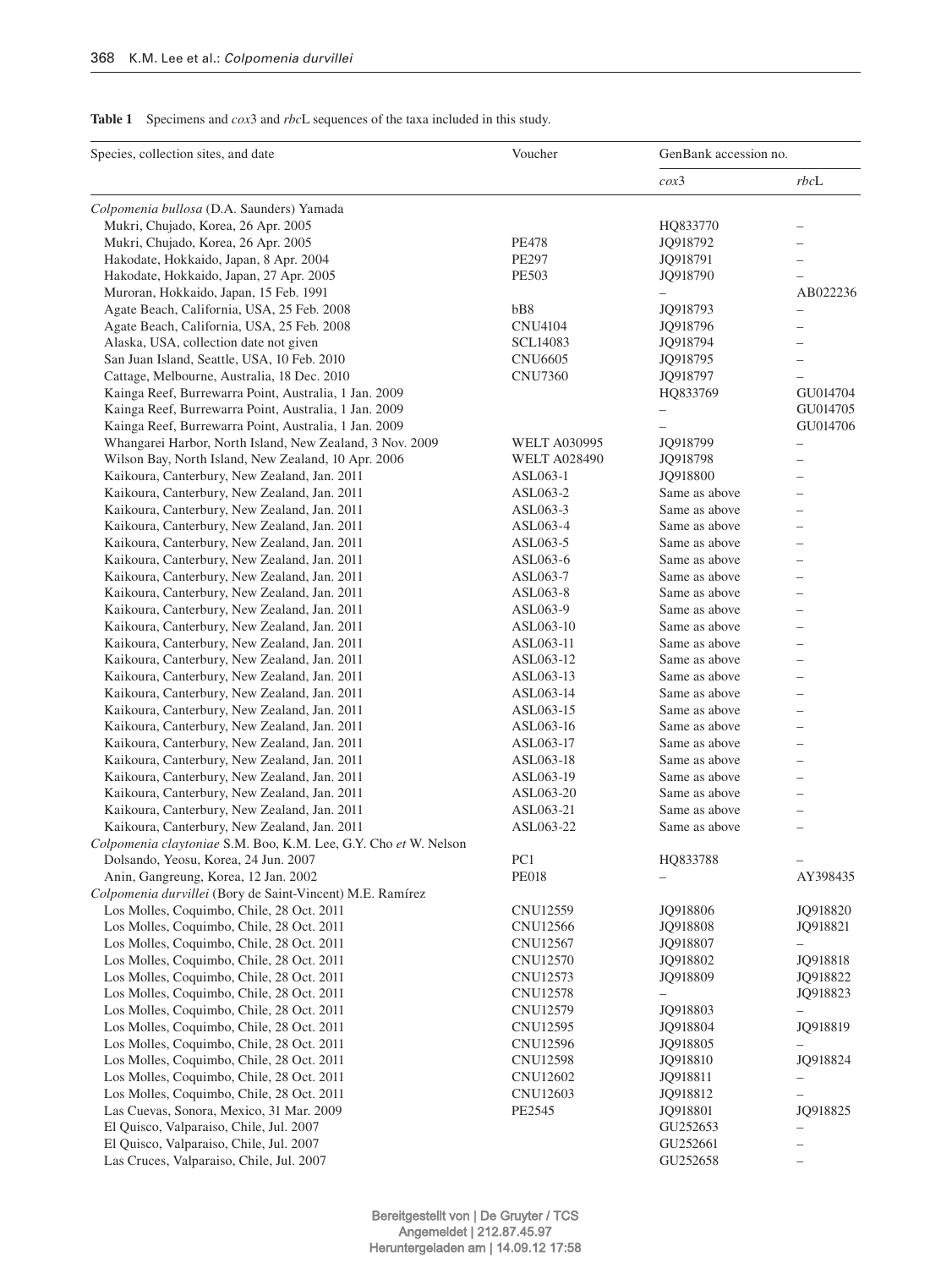(*Table 1 continued*)

| Species, collection sites, and date                        | Voucher             | GenBank accession no.    |          |
|------------------------------------------------------------|---------------------|--------------------------|----------|
|                                                            |                     | $\cos^3$                 | rbc      |
| Las Cruces, Valparaiso, Chile, Jul. 2007                   |                     | GU252654                 |          |
| Las Cruces, Valparaiso, Chile, Jul. 2007                   |                     | GU252652                 |          |
| Coquimbo, Chile, Jul. 2007                                 |                     | GU252663                 |          |
| Punta Choros, Coquimbo, Chile, Jul. 2007                   |                     | GU252655                 |          |
| Punta Choros, Coquimbo, Chile, Jul. 2007                   |                     | GU252662                 |          |
| Playa Los Verdes, Tarapacá Region, Chile, Aug. 2007        |                     | GU252657                 |          |
| Arica, Arica and Parinacota Region, Chile, Aug. 2007       |                     | GU252656                 |          |
| Colpomenia ecuticulata M.J. Parsons                        |                     |                          |          |
| Marsden Point, Whangarei Harbour, New Zealand, 5 Nov. 2009 | <b>WELT A030993</b> | HQ833776                 |          |
| Colpomenia expansa (D.A. Saunders) Y.P. Lee                |                     |                          |          |
| Mukri, Chujado, Korea, 24 May 2009                         | PE1466              | HQ833781                 | JQ918816 |
| Colpomenia peregrina Sauvageau                             |                     |                          |          |
| Sacheon, Gangreung, Korea, 23 Feb. 1999                    |                     | HQ833767                 |          |
| Monterey Bay, California, USA, 11 Dec. 1999                |                     |                          | AY398464 |
| Colpomenia phaeodactyla M.J. Wynne et J.N. Norris          |                     |                          |          |
| Sangjokam, Goseong, Korea, 12 Jan. 2005                    |                     | HQ833772                 |          |
| Sangjokam, Goseong, Korea, 21 Jan. 2011                    | CNU <sub>3</sub>    | JQ918814                 |          |
| Sangjokam, Goseong, Korea, 21 Jan. 2011                    | CNU <sub>4</sub>    | JQ918815                 |          |
| Hoedong, Jindo, Korea, 9 Mar. 2001                         |                     |                          | AY398467 |
| Nagasaki, Kyushu, Japan, 26 Feb. 2005                      |                     | HQ833771                 |          |
| Nagasaki, Kyushu, Japan, 26 Feb. 2005                      | <b>PE819</b>        | JQ918813                 |          |
| Tsuyazaki, Fukuoka, Japan, 3 May 1989                      |                     | $\overline{\phantom{0}}$ | AB022237 |
| Colpomenia sinuosa (Mertens ex Roth) Derbès et Solier      |                     |                          |          |
| Sacheon, Gangreung, Korea, 25 Jun. 2009                    |                     | HQ833777                 |          |
| Castillo san Cristobal, Gran Canaria, Spain, 25 Apr. 2004  |                     |                          | AY875710 |
| Colpomenia tuberculata D.A. Saunders                       |                     |                          |          |
| El Sargento, Baja California, Mexico, 11 May 2009          | PE1512              | HQ833773                 | JQ918817 |
| Colpomenia ramosa W.R. Taylor                              |                     |                          |          |
| Punta La Esmeralda, Baja California, Mexico, 2 Dec. 2006   | <b>CNU7218</b>      | JQ918789                 |          |
| Outgroups                                                  |                     |                          |          |
| Petalonia fascia (O.F. Müller) Kuntze                      |                     |                          |          |
| Munseom, Jejudo, Korea, 15 Jan. 1997                       |                     | HQ833766                 |          |
| Scytosiphon lomentaria (Lyngbye) Link                      |                     |                          |          |
| Sormsangi, Chujado, Korea, 23 May 2005                     |                     | HQ833765                 |          |
| Oshoro, Hokkaido, Japan, 1 May 1989                        |                     |                          | AB022238 |

to the specimens collected from the native ranges of *C. bullosa* and *C. durvillei* , and to the species known as *C. phaeodactyla* from Korea and Japan? In the present study, we investigated morphology and phylogenetic relationships of *C. durvillei* based on mitochondrial *cox*3 and plastid *rbc*L sequences, and compared these with those of other species within the genus.

# **Materials and methods**

#### **Sampling and morphological observations**

 Thalli of *Colpomenia durvillei* were collected from intertidal zones in Chile and Mexico. Material for observation was pressed onto herbarium sheets, whereas material used in molecular studies was desiccated in silica gel. Tissues were sectioned using a freezing microtome (FX-801; Yamato Kohki Industrial Co. Ltd., Saitama, Japan). Photographs were taken with a DP-71 camera (Olympus, Tokyo, Japan) attached to a microscope (BX 51; Olympus). Voucher specimens

were deposited at the herbarium in the Chungnam National University, Daejeon, Korea. We also observed 13 herbarium specimens of *C. durvillei* deposited in the Natural History Museum of San Carlos University in Lima, Peru: three specimens collected on July 1973 at Chala, Camana, were mounted on a sheet with a label of Acleto 1777, and 10 specimens collected on August 1978 at Lagunillas, Pisco, were mounted on three sheets with a label marked Acleto 1924.

#### **DNA extraction and analysis**

 Specimens used for the molecular study are summarized in Table 1. DNA extraction, PCR amplification, and sequencing followed Boo et al. (2011a). Primer pairs for the amplification and sequencing of each gene were as follows: for *cox* 3, F49-R20 (Boo et al. 2010, 2011b); for *rbc*L, RLrbcLF (5'-CCA CGG CCT TAC CAC TTG GC-3')-RL960R (5 ′ -GAC GNG CAT ATG TWG ART THC C-3 ′ ) and RL814F (5 ′ -CGA TTT AGT TRT YGG TTA YAC WG-3 ′ ) – RLrbcSR (5'-GYT CAT CNS TTA ART CTG G-3').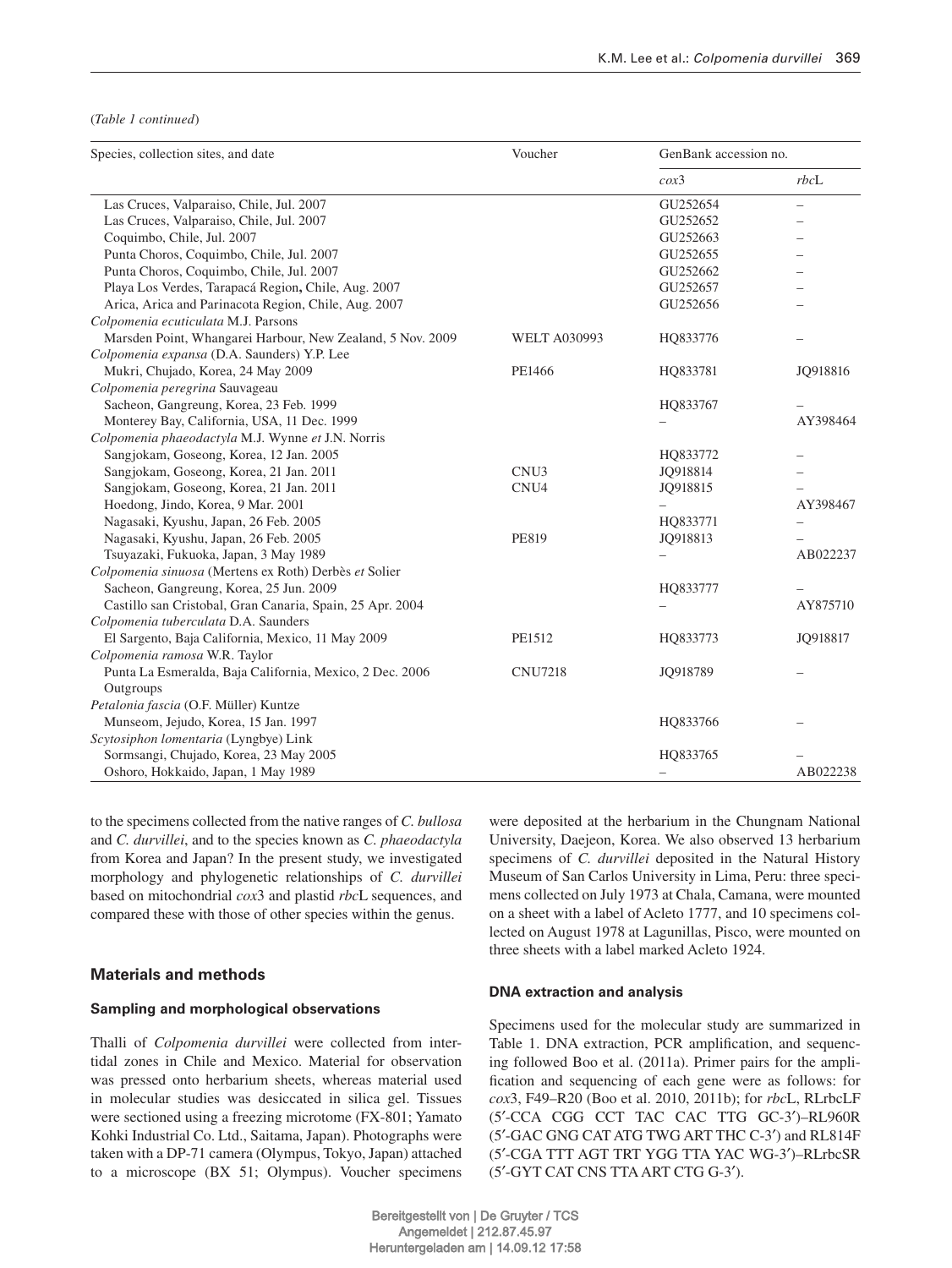We newly updated 48 *cox* 3 and 10 *rbc*L sequences in the GenBank database of the genus *Colpomenia* during the present study. Including published data from *Colpomenia* and, as outgroups, Petalonia fascia (O.F. Müller) Kuntze and *Scytosiphon lomentaria* (Lyngbye) Link, a total of 70 *cox*3 and 20 *rbc*L sequences were collated using Se-Al v.2.0a11 (Rambaut 2002) and aligned visually.

 Maximum likelihood (ML) phylogenetic analyses were performed with RAxML software (Stamatakis 2006) using the GTR+C model. We used 200 independent tree inferences with the "number of run" option, with default optimized SPR rearrangement and 25 distinct rate categories to identify the best tree. Statistical support for each branch was obtained from 1000 bootstrap replications using the same substitution model and RAxML program settings.

 Maximum parsimony (MP) trees were constructed for each data set with PAUP\* v.4.0b.10 (Swofford 2002) using a heuristic search algorithm with the following settings: 1000 random sequence additions, tree bisection-reconnection (TBR) branch swapping, MulTrees, all characters unordered and unweighted, and branches with a maximum length of zero collapsed. Bootstrap values for the resulting nodes were assessed using 1000 bootstrapping replicates with 10 random sequence additions, TBR, and MulTrees.

A statistical parsimony network of *cox*3 haplotypes was created using TCS v. 1.21 software (Clement et al. 2000). Haplotype and nucleotide diversity measurements were performed using DnaSP software v.5 (Librado and Rozas 2009).

#### **Results**

#### **Morphological observation**

 Specimens of *Colpomenia durvillei* from central Chile and Peru were consistent in their habit and structure of cortex and medulla, and plurilocular sporangia, although Mexican specimens were very small and unsuitable for morphological observations.

A colpomenioid-base thallus (Figure 1A) measures 2–5 mm in thickness and about 18 mm in diameter. Erect thalli (Figure 1B–C) are oval to fusiform or sac, occasionally divided, hollow, and up to 16 sacs arise from each colpomenioid base. Sacs are about 4.4 cm long and about 0.8 cm wide. Cortical cells on the surface of thalli are polygonal and irregularly arranged (Figure 1D). In cross section, the thallus measures 48-128 μm thick and consists of one layer of angular cells of 7–8 μm in diameter, two layers of round subcortical cells 13–54 μm in diameter, and five layers of cuboidal and colorless medullary cells that are larger and more variable in size than the subcortical layer (Figure 1E–F). Phaeophycean hairs are occasionally present, immersed in pits; each hair filament arises from an outer cortical cell (Figure 1G). Paraphyses are  $34 - 46$  μm long and  $5 - 8$  μm in width, club-shaped, up to twocelled, of the same height or longer than plurilocular sporangia. Plurilocular sporangia (Figure 1H) are in continuous or extensive sori, distributed across the surface of the thallus, uni- and biseriate,  $31-41$  µm long, and  $4-5$  µm in diameter.

#### **Molecular analyses**

All 70 *cox*3 sequences including 22 from *Colpomenia durvillei* (12 from Chile and Mexico in the present study and 10 in GenBank under the name of *Colpomenia bullosa* from Chile; see Table 1); 34 from *C. bullosa* from Korea, Japan, USA, Australia, and New Zealand; and five *Colpomenia phaeodactyla* from Korea and Japan were aligned with a size of 456 bp. Variable sites occurred at 169 positions  $(37.1\%)$ , and 129 positions  $(28.3\%)$  were parsimoniously informative. *Colpomenia durvillei* from Chile and Mexico differed by 35 – 40 bp (7.90 – 8.77 % ) from *C. phaeodactyla* from the northwest Pacific and by 26–33 bp (5.70–7.24%) from *C. bullosa*. There was a  $38-43$  bp  $(8.33-9.21\%)$  difference between *C. phaeodactyla* and *C. bullosa* . Within *C. durvillei,* the pairwise divergence was in a range of up to  $14$  bp  $(0-3.07\%)$ . In the *cox*3 tree (Figure 2), *C. durvillei* formed a monophyletic group with strong support values  $(100\%$  for MP and ML), and, within the species, there were two separated sub-clades. *Colpomenia durvillei* was sister to *C. bullosa*, and the clade of *C. durvillei* and *C. bullosa* clustered with *C. phaeodactyla* . Each of the remaining seven species of the genus was consistently distinct in the *cox*3 tree.

A 1084-nucleotide portion of the *rbc*L gene was compared across 19 sequences from 12 species of *Colpomenia* and outgroups. Variable sites occurred at 96 positions (8.9%), and 51 positions (4.7%) were parsimoniously informative. *C. durvillei* differed by 4-5 bp (0.37-0.46%) from *C. phaeodactyla* and by  $2-3$  bp  $(0.19-0.28\%)$  from *C. bullosa*. There was a difference of 4 bp (0.37%) between *C. phaeodactyla* and *C. bullosa* . The *rbc* L sequences of *C. durvillei* were identical, with a minor difference of up to 2 bp (0.19%). In the *rbc*L tree (Figure 3), *C. durvillei, C. bullosa*, and *C. phaeodactyla* formed a clade, but there was no resolution within this clade.

#### **Discussion**

#### **Taxonomy of** *Colpomenia durvillei*

 Specimens of *Colpomenia durvillei* from central Chile and Peru corresponded in their habit and reproductive structures to the description of Ramírez and Rojas (1991). *Colpomenia durvillei* is distinguished by erect, elongate thalli arising from a wide colpomenioid base (up to 3 cm in width, Ramírez and Rojas 1991), up to eight layers of cortical and medullary cells, and many layers (up to 18 locules) of plurilocular sporangia. Sacs in our specimens were very small (about 4.4 cm long and 0.8 cm wide), but large sacs are reported to reach up to 15 cm in length and 0.8 cm in width (Ramírez and Rojas 1991). However, crusts bearing unilocular sporangia were not collected, and it is not known whether they occur in other seasons and/or in other places. In *Colpomenia* , the plurilocular-sporangial thallus is the macroscopic gametophyte, which is morphologically distinct from the crustose sporophytes bearing unilocular sporangia (Clayton 1979, Kogame and Yamagishi 1997). *C. durvillei* is separable from the other elongate species of the genus, *Colpomenia*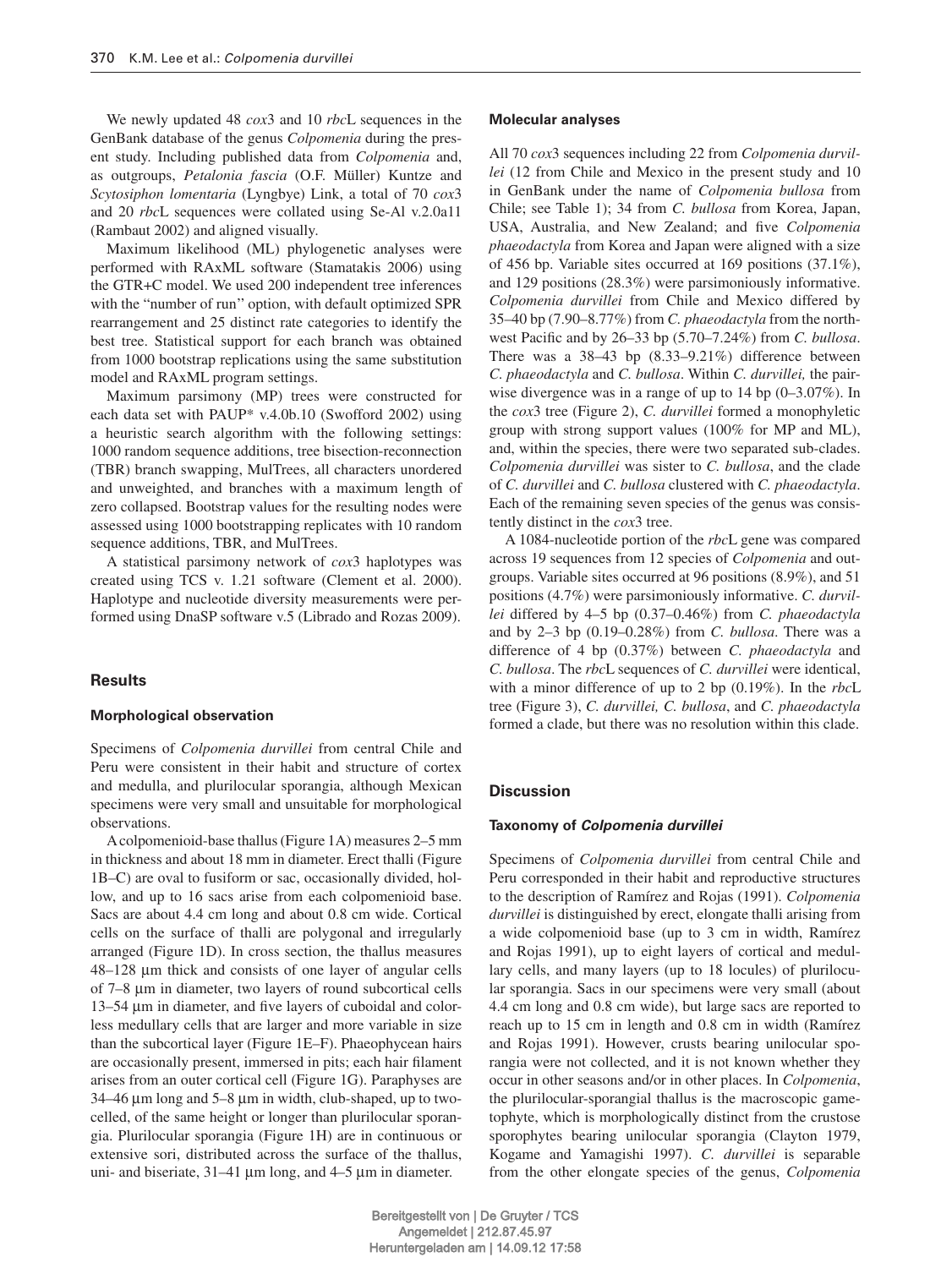

**Figure 1** *Colpomenia durvillei* . (A) A colpomenioid base in Los Molles, Coquimbo, Chile (October 28, 2011). (B) Erect thalli arising from a crustose base at Los Molles, Coquimbo, Chile. (C) A herbarium specimen collected at Lagunillas, Pisco, Peru, on August 18, 1978, by Cesar Acleto, deposited in the Natural History Museum of San Carlos University at Lima, Peru. (D) Surface view of B. (E) Cross section of thallus with plurilocular sporangia. (F) Cortical layer. (G) Phaeophycean hairs (arrow) arising from outer cortical cells. (H) Plurilocular sporangia (arrowhead) and paraphyses (arrow).

*bullosa* and *Colpomenia phaeodactyla* , in morphology as seen in Table 2, and by interspecific divergences in the  $\cos 3$ (5.7 – 7.2 % divergence from *C. bullosa* and 7.9 – 8.8 % divergence from *C. phaeodactyla* ). Although the specimens of *C. durvillei* were not clustered into a clade in *rbc*L tree, the pairwise divergences were  $0.2-0.3\%$  from *C. bullosa* and  $0.4-0.5\%$ from *C. phaeodactyla* sequences, respectively.

 The reported occurrence of *C. phaeodactyla* in central Chile and Peru (Santelices et al. 1989 , Hoffmann and Santelices 1997, Norris 2010) and *C. bullosa* in central Chile (Alveal 1970) may be a result of misidentification of *C. durvillei*. Based on material of *C. phaeodactyla* from Puerto Peñasco, Sonora, Mexico, the type locality of the species, Ramírez and Rojas (1991) reported that *C. phaeodactyla* has abundant paraphyses and hairs on plurilocular reproductive tissue, whereas these structures are almost entirely absent or occur only occasionally in *C. durvillei* . In addition, *C. phaeodactyla* is distinguished by cylindrical thalli consisting of clusters of long, hollow sacs arising from an adherent base,

with flaccid and thin thallus walls four to five cell layers thick (Wynne and Norris 1976, Yoshida 1998, Oak et al. 2002). Compared to the smooth and entire habit of sacs of specimens from Mexico (Wynne and Norris 1976), Korean and Japanese thalli when mature are occasionally contorted with adventitious branchlets. In our study, both *cox*3 and *rbc*L sequences for *C* . *phaeodactyla* were from Korea and Japan, part of the distributional range described for this species by Wynne and Norris (1976).

Our finding of *C. durvillei* in Las Cuevas, Sonora, Mexico, close to the type locality of *C. phaeodactyla* , indicates that either these species may have an overlapping distribution or that *C. phaeodactyla* is conspecific with *C. durvillei*, making this a highly morphologically and anatomically variable species. If these species are conspecific, taxonomic priority rests with *C. durvillei*, described by Bory de Saint-Vincent (as Asperococcus durvillei) in 1827–1829 rather than *C. phaeodactyla* described by Wynne and Norris in 1976. The elongate species from the northwestern Pacific, identified here as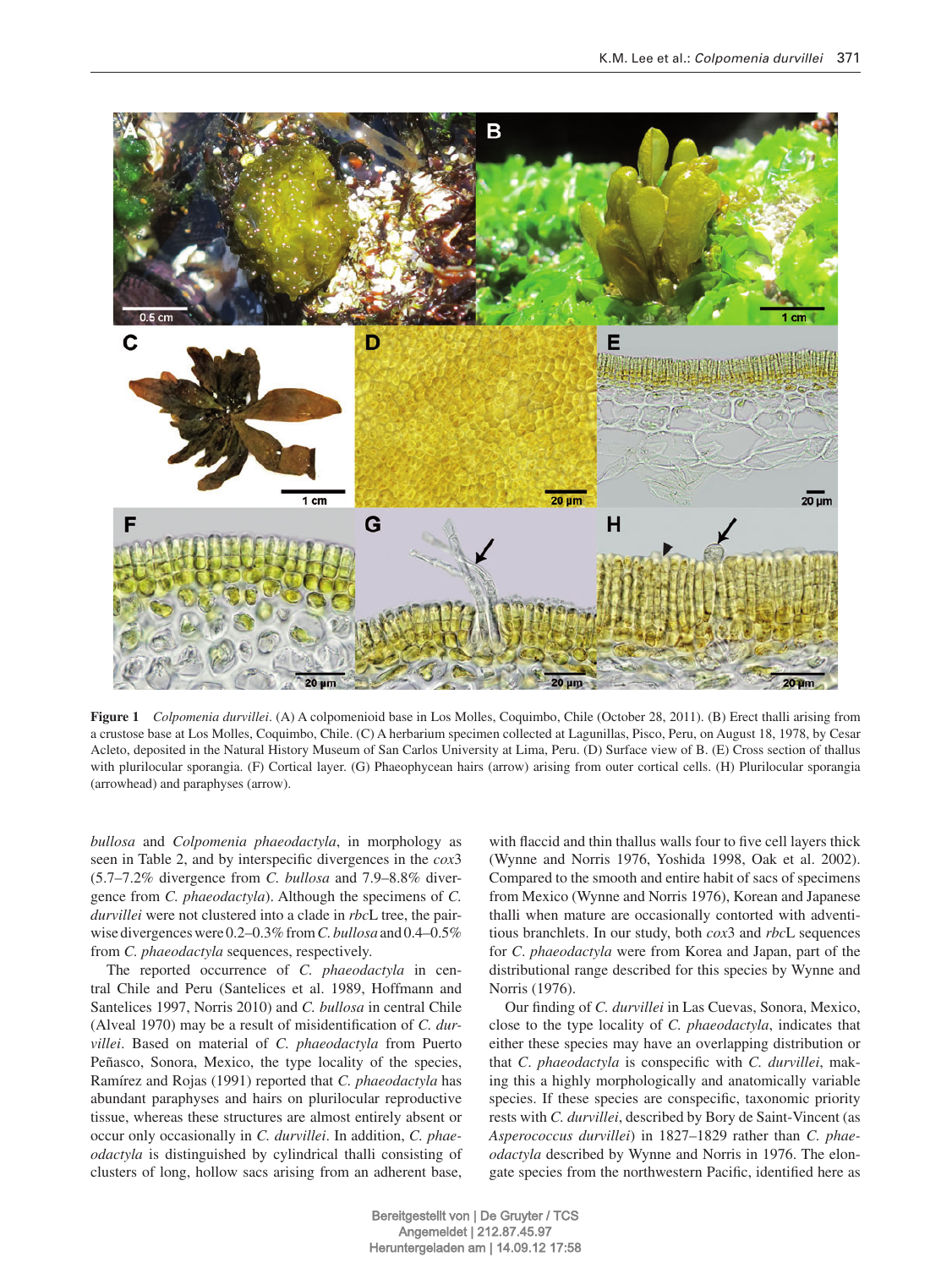

**Figure 2** Maximum likelihood tree derived from analysis of *cox*3 sequences in the genus *Colpomenia* (*C.*) and putative relatives using the GTR+C evolution model [-ln *L*=3067.73; base frequencies  $πA=0.208483$ ,  $πC=0.160038$ ,  $πG=0.205791$ ,  $πT=0.425688$ ; shape parameter  $\alpha$  =0.251180]. The numbers above or near the branches are bootstrap values from the MP and ML.

*C. phaeodactyla* , is consistent with the description by Wynne and Norris (1976) and clearly distinct morphologically from *C. durvillei* , based on material we examined from Chile, Peru, and Mexico. Further study of elongate *Colpomenia* in the type region of *C. phaeodactyla* is clearly required, but is beyond the present report. However, if future research establishes that *C. durvillei* and *C. phaeodactyla* from Puerto Peñasco, Sonora (and surroundings), Mexico, are conspecific, the elongate *Colpomenia* from the northwest Pacific would require a new name.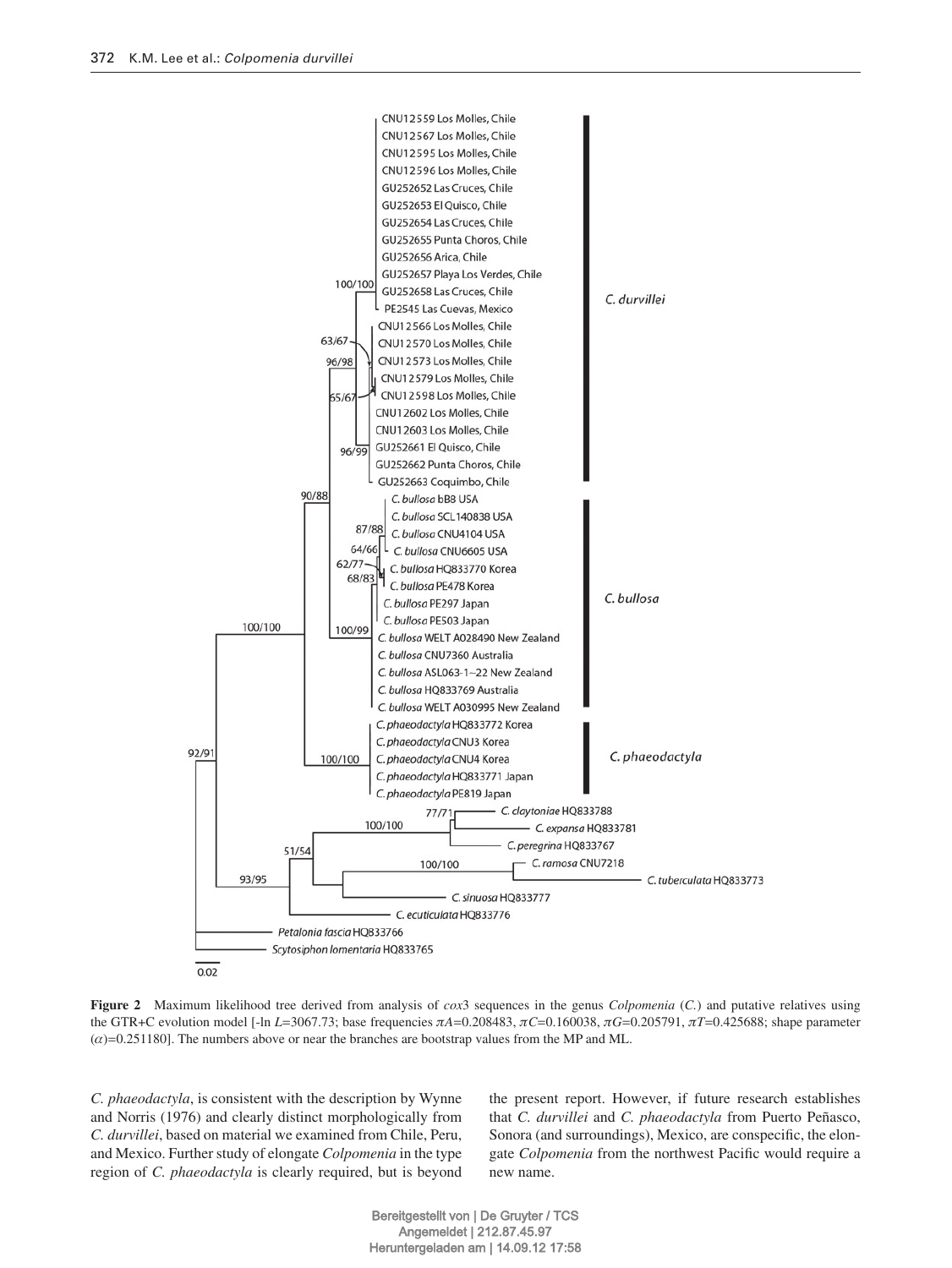

**Figure 3** Maximum likelihood tree derived from analysis of *rbc*L sequences in the genus *Colpomenia* (*C*.) and putative relatives using the GTR+C evolution model [-ln *L*=2360.06; base frequencies  $\pi A = 0.293404$ ,  $\pi C = 0.161900$ ,  $\pi G = 0.218404$ ,  $\pi T = 0.326292$ ; shape parameter  $(\alpha)$ =0.010014]. The numbers above or below the branches are bootstrap values from the MP and ML.

 The occurrence of *Colpomenia durvillei* in New Zealand reported by Adams (1994) is not supported by *cox*3 and *rbc*L markers in the present study or by ITS in the study of Cho et al. (2005) . Instead, all elongate *Colpomenia* from New Zealand are confirmed to be *C. bullosa* by *cox*3 in the present data, in agreement with ITS data of Cho et al. (2005) . All *cox* 3, *rbc* L, and ITS data support the report by Parsons (1982) that *C* . *bullosa* occurs in New Zealand. The New Zealand specimens showed the typical characters of *C. bullosa* such as solitary hollow thalli and firmer texture of the balloonlike sacs (Yamada 1948, Wynne and Norris 1976, Kain et al. 2010). From our current findings we conclude that *C. durvillei* is a naturally distinct species, and its occurrence in New Zealand is not supported by our study.

#### **Distribution of** *Colpomenia durvillei*

 Although our collection of *Colpomenia durvillei* in central Chile is limited to Los Molles, we found that 11 *cox*3 sequences

|                           | C. bullosa                                                   | C. durvillei                                                                | C. phaeodactyla                                                                                                         |
|---------------------------|--------------------------------------------------------------|-----------------------------------------------------------------------------|-------------------------------------------------------------------------------------------------------------------------|
| Thallus shape             | Finger-like, branched at the base                            | Finger-like, branched at the colpomenioid<br>base of up to 3 cm in diameter | Finger-like, arising from a colpomenioid base of up to 2 cm<br>in diameter, contorted sacs with adventitious branchlets |
| Thallus size              | $3 \text{ cm}$<br>Usually up to 30 cm in length,<br>in width | Up to 15 cm in length, 0.8 cm in width                                      | Up to 25 cm tall, about 2.5 cm in width                                                                                 |
| Cortex                    | 2-3 layers of angular cells                                  | 1-3 layers of angular cells                                                 | A single layer of small cells                                                                                           |
| Medullary structure       | 3-5 layers of cuboidal cells                                 | About 5 layers of cuboidal cells                                            | 2-3 layers of cuboidal cells                                                                                            |
| Paraphyses                | 1-2 celled, same height or longer than                       | Rare, same height or longer than pluriloc-                                  | Rare, shorter or same height as plurilocular sporangia                                                                  |
|                           | plurilocular sporangia                                       | ular sporangia                                                              |                                                                                                                         |
| Phaeophycean hairs        | Hair pits scattered                                          | Occur occasionally                                                          | Arising from cortical cells                                                                                             |
| Plurilocular sporangia    | Uni- to biseriate, 12-15 locules                             | Uni- to biseriate, about 18 locules                                         | Uni- and biseriate, 6-8 locules                                                                                         |
| Habitat                   | Epilithic, intertidal                                        | Epilithic, intertidal, semiexposed                                          | Epilithic, mid to lower intertidal                                                                                      |
| Type locality             | Pacific Grove, CA, USA                                       | Concepcion, Chile                                                           | Puerto Peñasco, Sonora, Mexico                                                                                          |
| Geographical distribution | Temperate waters of the Pacific                              | Sonora, Mexico Central to northern Chile                                    | Temperate waters of the Pacific Ocean                                                                                   |
| References                | Saunders (1898)                                              | Ramírez and Rojas (1991)                                                    | Wynne and Norris (1976)                                                                                                 |
|                           | This study                                                   | This study                                                                  | This study                                                                                                              |

Bereitgestellt von | De Gruyter / TCS Angemeldet | 212.87.45.97 Heruntergeladen am | 14.09.12 17:58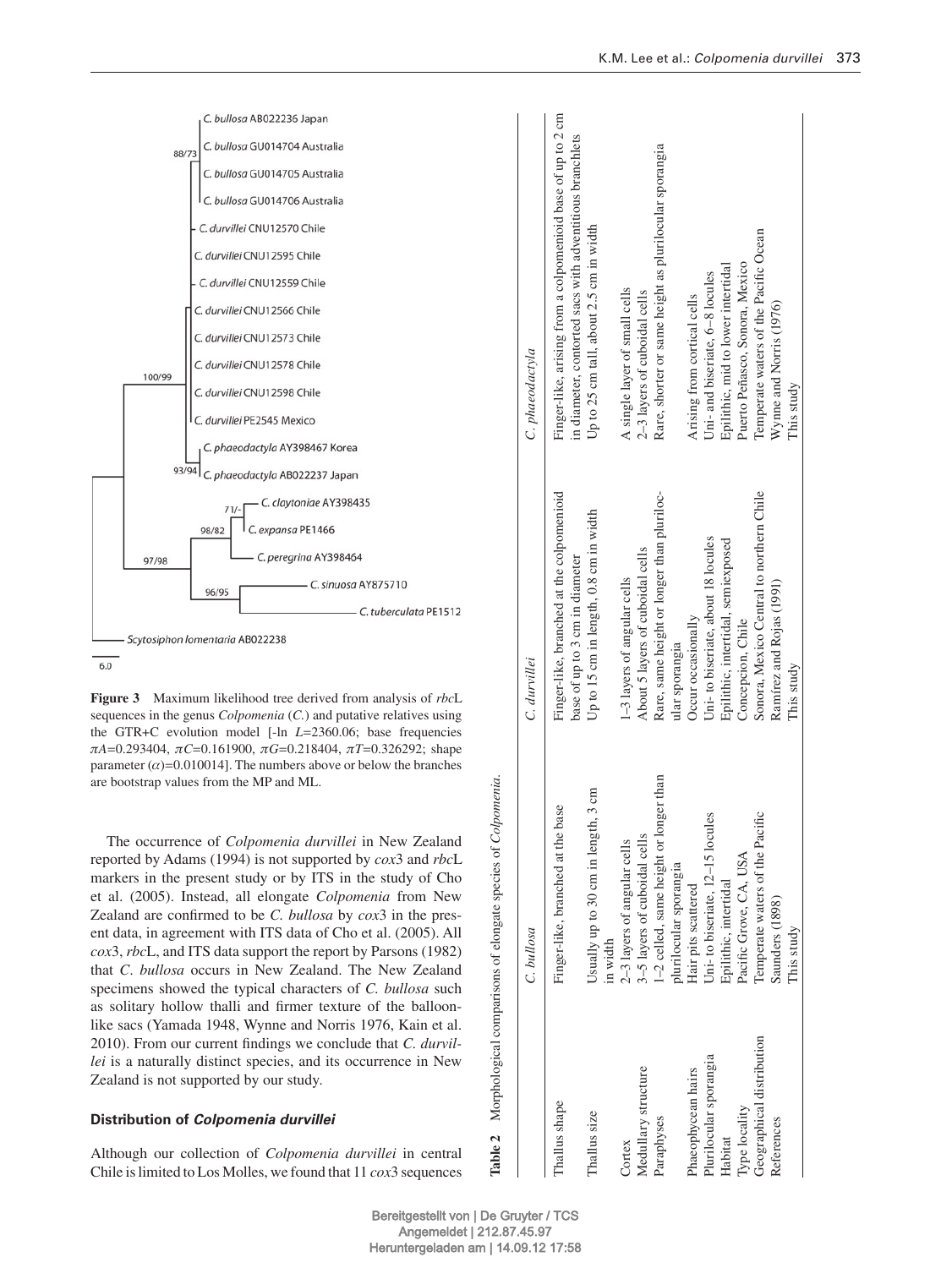$(GU252652-9, GU252661-3)$  registered under the name of *Colpomenia bullosa* are not comparable to those of the species but belong to *C. durvillei*. These samples are from five different locations in central Chile: Arica, Playa Los Verdes, Punta Choros, El Quisco, and Las Cruces. *Colpomenia durvillei* is thus now confirmed to occur in six different locations in central Chile, implying its common occurrence in central Chile, contrary to current knowledge. According to Acleto (1973) and Ramírez and Rojas (1991), *C. durvillei* commonly grows attached to rocks, gravel, and other hard substrata in the low intertidal of exposed and semiexposed areas in central Chile and Peru. This is the first report to confirm the distinctiveness of *C. durvillei* using molecular data and the first report on the occurrence of the species in Sonora, Mexico. Given the finding of this species in Sonora, Mexico, more detailed observations of field-collected material are needed to evaluate the distribution of *C. durvillei* on the Pacific coast of Latin America.

 Despite its unambiguous occurrence in central Chile, Peru, and Sonora, Mexico, *C. durvillei* has not been reported in its range since its description by Ramírez and Rojas (1991). However, it appears that *C. durvillei* has been misidentified as *C. bullosa* in Chile (e.g., identifications of specimens used for sequences deposited in GenBank).

Our *cox*3 and *rbc*L data provide evidence of the distribution of *Colpomenia durvillei* in central Chile and Sonora, Mexico, showing a discontinuous distribution pattern. We confirmed its occurrence in Peru based on observations of herbarium specimens in the Natural History Museum of San Carlos University in Lima, Peru. There are several different possible explanations for the discontinuous distribution of *C. durvillei* between Sonora, Mexico, and central Chile. The disjunct distribution of *C. durvillei* could be the result of extinction in the tropical area, i.e., that it was more widely distributed previously and then unable to survive in part of its range. An alternate scenario is that the distribution of *C. durvillei* in these two regions is the result of anthropogenic transportation between central Chile and Sonora, Mexico. This species may be also highly seasonal, and, as a consequence, under-represented in collections. Based on its occurrence mostly during September to October and disappearance after the austral summer (Santelices et al. 1989 ), *C. durvillei* may be a winter species. Our collection of *C. durvillei* was in October in central Chile. Although we failed to collect the species in February 2012 in Peru, the Peruvian specimens deposited in the Natural History Museum of San Marcos and University in Lima, Peru, had been collected in July 1973 and August 1978, respectively.

Although we did not find the identical *cox*<sup>3</sup> haplotype present in both Sonora, Mexico, and central Chile, at least 11 missing haplotypes were found in a haplotype network (not shown). This result indicates low taxon sampling and a high genetic diversity of the species, likely suggesting a wide distribution of the species. Further sampling of *Colpomenia* both geographically and seasonally is needed to establish a more complete picture of *C. durvillei* in the eastern Pacific Ocean from Mexico to central Chile.

 The distribution of *C. phaeodactyla* is now reported to be limited to California, Baja California, and Costa Rica in the eastern Pacific, and in Korea and Japan in the western Pacific (Chihara 1975, 2002, Wynne and Norris 1976 , Oak et al. 2002 , Norris 2010). Our molecular study has confirmed the occurrence of the species in Korea and Japan. However, we could not find any samples of *C. phaeodactyla* in California, USA, or Baja California. Based on personal communications with Chihara, Wynne and Norris (1976) reported that *C. phaeodactyla* occurs in southern and central Japan, whereas *C. bullosa* occurs in northern Japan. According to our observations, *C. phaeodactyla* predominates in February to March in the intertidal areas mostly on the southwestern coast, Korea.

Our *cox*3 and *rbc*L data have confirmed the occurrence of *C. bullosa* in Korea, Japan, Australia, New Zealand, Alaska, Seattle, and California. This is supported by previous ITS data by Cho et al. (2006) . It is therefore concluded that *C. bullosa* may be more widespread on both sides of the North Pacific Ocean region. *C. bullosa* also occurs in temperate waters of Australasia. In a recent study, Kain et al. (2010) established the presence of the crustose phase of *C. bullosa* in eastern Australia, previously mistakenly identified as *Ralfsia verrucosa* (Areschoug) Areschoug.

### **Acknowledgments**

 We thank Rafael Riosmena-Rodriguez for collection of samples in Mexico, David Leal for help in our collecting trip in central Chile, and Cesar Acleto and Martha Calderon for help in observations of herbarium specimens in the Natural History Museum of San Marcos University in Lima, Peru. This research was supported by a Korean Research Foundation grant (MEST; 2009-0077972) and by the Marine Biotechnology Program funded by the Ministry of Land, Transport, and Maritime Affairs of Korean government to S.M.B, and Ministry of Science and Innovation (New Zealand) funding to W.N. and PFB-23 (Basal-CONICYT) funding to A.M. in Chile. We acknowledge two anonymous reviewers for improving the manuscript.

#### **References**

- Acleto, C. 1973. Les algas marinas del Perú. Bol. Soc. Peru. Bot. 6:  $1 - 64.$
- Adams, N.M. 1994. *Seaweeds of New Zealand: an illustrated guide* . Canterbury University Press, Christchurch, New Zealand. pp. 360.
- Alveal, K. 1970. Estudios ficoecológicos en la región costera de Valparaíso. *Rev. Biol. Mar. Valparaíso 14:* 7-88.
- Boo, S.M., H.S. Kim, W. Shin, G.H. Boo, S.M. Cho, B.Y. Jo, J.H. Kim, E.C. Yang, P.A. Siver, A.P. Wolfe, D. Bhattacharya, R.A. Andersen and H.S. Yoon. 2010. Complex phylogeographic patterns in the freshwater alga *Synura* provide new insights on ubiquity versus endemism in microbial eukaryotes. *Mol. Ecol. 19:* 4328-4338.
- Boo, S.M., K.M. Lee, G.Y. Cho and W. Nelson. 2011a. *Colpomenia claytoniae* sp. nov. (Scytosiphonaceae, Phaeophyceae) based on morphology and mitochondrial *cox*3 sequences. *Bot. Mar.* 54: 159 – 167.
- Boo, G.H., S.C. Lindstrom, N.G. Klochkova, N. Yotsukura, E.C. Yang, H.G. Kim, J.R. Waaland, G.Y. Cho, K.A. Miller and S.M. Boo. 2011b. Taxonomy and biogeography of *Agarum* and *Thalassiophyllum* (Laminariales, Phaeophyceae) based on